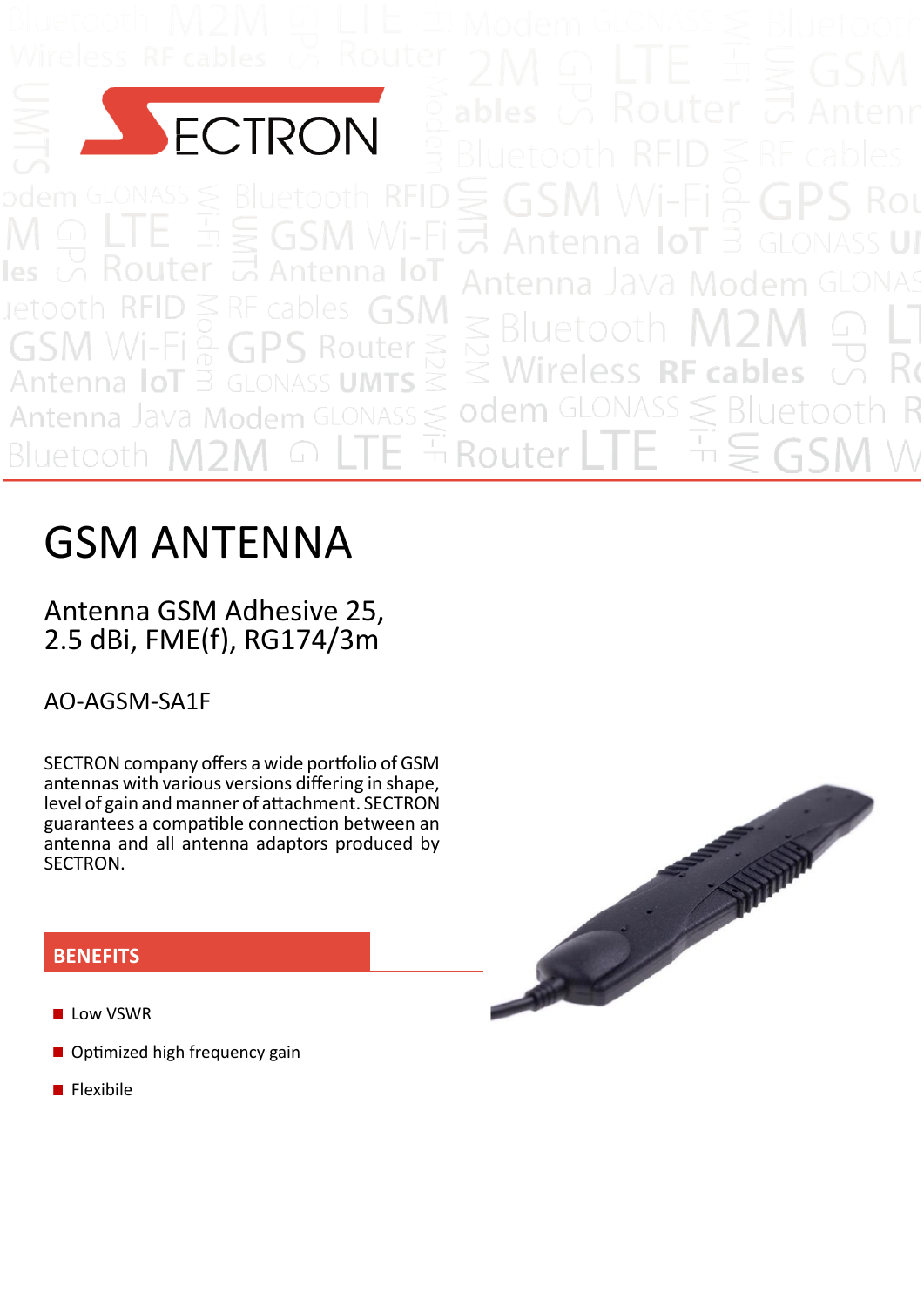| Technology            | <b>GSM</b>              |
|-----------------------|-------------------------|
| Frequency bands       | 900/1800/1900/2100 MHz  |
| Bandwidth             |                         |
| Gain                  | 4.6 dBi                 |
| <b>VSWR</b>           | <1.4:1                  |
| Impedance             | 50 Ohm                  |
| Directivity           | Omnidirectional         |
| Beam angle            | Attached graphs bellow  |
| Polarization          | Linear                  |
| Maximum input power   | 10 W                    |
| Power voltage         |                         |
| <b>Dimensions</b>     | 129.5 x 22.8 x 7.8 mm   |
| Weight                | 51.21g                  |
| Operating temperature | -40 to +80 $^{\circ}$ C |
| Execution             | External                |
| Method of attachment  | Adhesive                |
| Cable type            | <b>RG174/U</b>          |
| The cable length      | 3 <sub>m</sub>          |
| Connector type        | FME(f)                  |
| Certification         | RoHS, ISO9001, ISO14001 |
| Material              | Plastic                 |
| IP code               |                         |

#### **DRAWING**

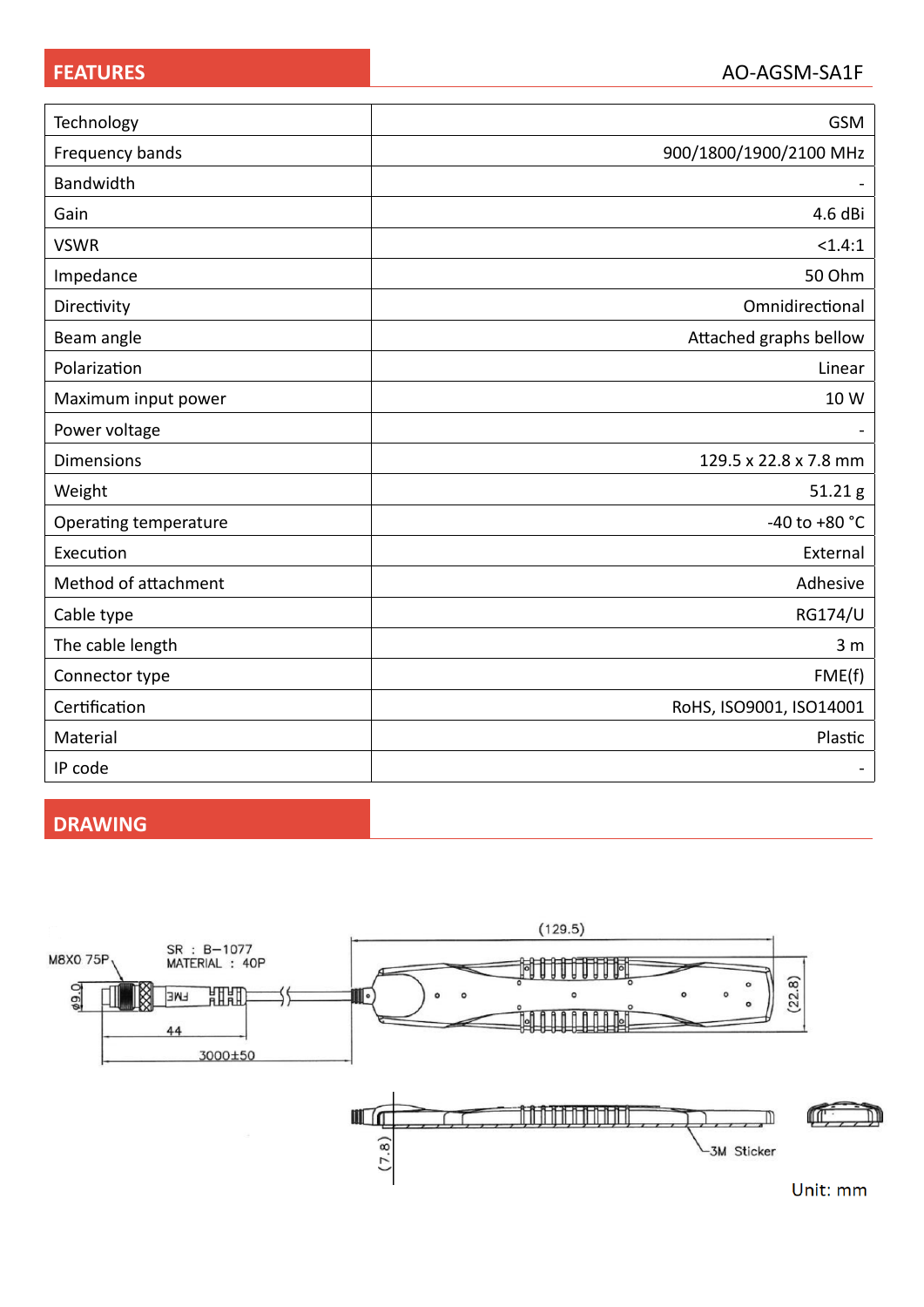

 $S_{11}$  - Return Loss [dB]



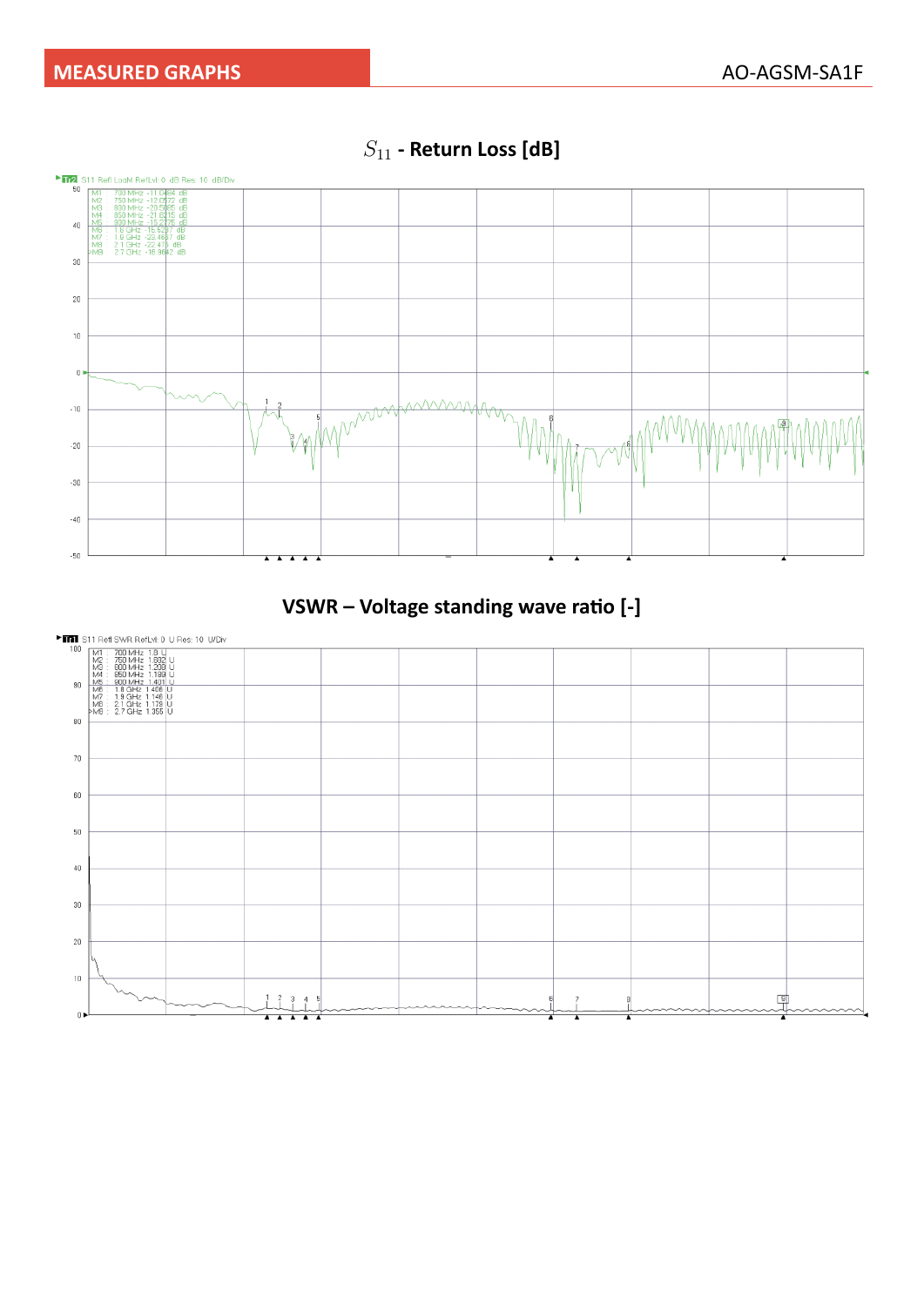

#### **RADIATION PATTERN**

#### **SUMMARY**

| Frequency [MHz] | $S_{11}$ [dB] | VSWR [-] | Efficiency [%] | Gain [dB] |
|-----------------|---------------|----------|----------------|-----------|
| 700             | $-11.04$      | 1.8      | 44.57          | 1.06      |
| 750             | $-12.05$      | 1.69     | 50.35          | 2.46      |
| 800             | $-20.50$      | 1.20     | 56.23          | 2.8       |
| 850             | $-21.82$      | 1.18     | 54.7           | 2.17      |
| 900             | $-15.27$      | 1.40     | 68.08          | 2.01      |
| 1800            | $-15.52$      | 1.40     | 76.21          | 4.08      |
| 1900            | $-23.46$      | 1.14     | 70.31          | 4.6       |
| 2100            | $-22.47$      | 1.17     | 34.59          | 2.53      |
| 2700            | $-16.96$      | 1.35     | 52.84          | 4.66      |